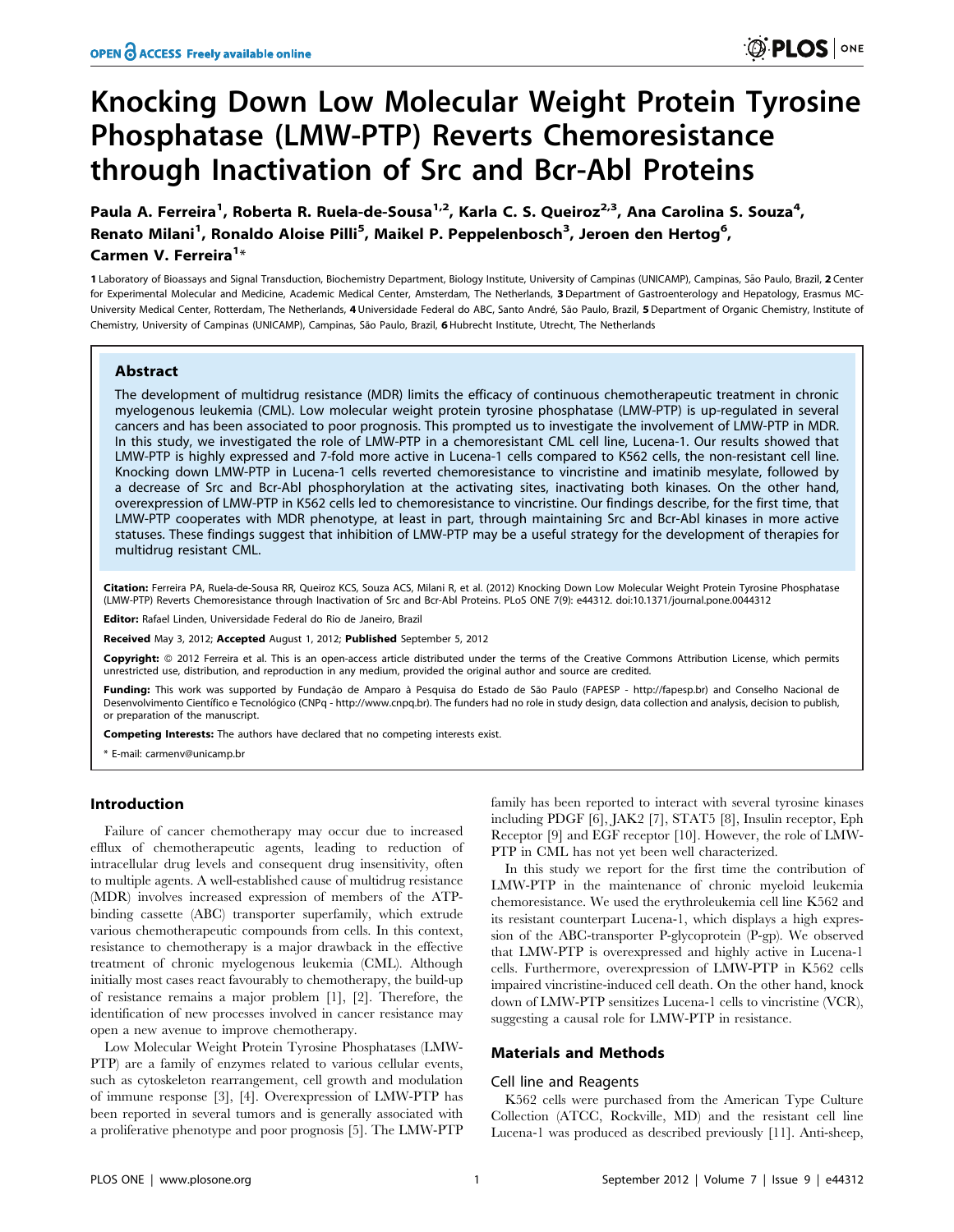anti-rabbit, anti-goat and anti-mouse peroxidase-conjugated antibodies were purchased from Cell Signaling Technology (Beverly, MA). Antibodies against GAPDH and  $\beta$ -actin were purchased from Santa Cruz Biotechnology (Santa Cruz, CA). LMW-PTP (ACP1) antibody was obtained from Abcam. Src, p-Src, FAK, p-FAK and p-c-ABL antibodies were purchased from Cell Signaling. Monoclonal anti-P-glycoprotein (MDR) Clone F4, (Mouse Ascites Fluid, Product No. P 7965) was from Sigma. Caspase 3 kit assay from R & D Systems.

#### Cell Culture

K562 and Lucena-1 cells were routinely grown in suspension in RPMI 1640 medium supplemented with 2 mM glutamine, 100 U/mL penicillin, 100  $\mu$ g/ml streptomycin and 10% heatinactivated fetal bovine serum, at  $37^{\circ}$ C in a  $5\%$  CO<sub>2</sub> humidified atmosphere. VCR 60 nM was routinely added to Lucena-1 culture medium [11].

#### Cell Viability

Cells were plated at  $1\times10^5$  cells/mL and treated with VCR or imatinib mesylate for 24 h. After treatment, cell viability was assessed by trypan blue dye exclusion [12].

#### Phosphatase activity

To quantify the phosphatase activity, cells were lysed with 200 mL of Lysis Buffer (20 mM HEPES, pH 7,7 with 2,5 mM  $MgCl<sub>2</sub>$ , 0,1 mM EDTA, 20 mM p-nitrofphenilphosphate, 1 mM O-vanadate,  $1 \text{ mM PMSF}$ ,  $1 \text{ mM DTT}$ ,  $10 \mu g/mL$  aprotinin e  $10 \mu$ g/mL leupeptin) on ice for 2 h. After clarifying by centrifugation, the cell extract was incubated with antibodies against LMW-PTP overnight at  $4^{\circ}$ C under rotation. Later, A-Sepharose Protein was added to cell homogenate and incubated for 2 h at  $4^{\circ}$ C. The cell extract was washed 3 times with lysis buffer and 2 times with acetate buffer 100 mM pH5.5. The precipitate was ressuspended in acetate buffer 100 mM pH 5.5 and immediately was used for enzymatic assay.

PTP activity was measured using the Protein Tyrosine Phosphatase Assay kit Non Radioactive from Sigma (St. Louis, MO). Briefly, reaction medium contained 80 mM Acetate Buffer pH5.5, and 0.2 mM of PTP phosphorylated substrate. The reaction was carried at  $37^{\circ}$ C for 20 min and stopped with an equal volume of Malachite Green/Ammonium Molybdate reagent (1:100). The amount of phosphate produced in the reaction was measured at 650 nm, in a microplate reader (ELx 800 BIO-TEK), and compared to a standard curve.

#### Western Blotting Analysis

Cells  $(3\times10^7)$  were lysed in 200 µL of lysis buffer (50 mM Tris– HCl pH 7.4), 1% Tween 20, 0.25% sodium deoxycholate, 150 mM NaCl, 1 mM EGTA, 1 mM  $Na<sub>3</sub>VO<sub>4</sub>$ , 1 mM NaF and protease inhibitors (1  $\mu$ g/ml aprotinin, 10  $\mu$ g/ml leupeptin, and 1 mM 4-(2aminoethyl) benzenesulfonyl-fluorid-hydrochloride)] for 2 h on ice. Protein extracts were cleared by centrifugation and protein concentrations were determined using the Lowry method. Twice the volume of SDS gel loading buffer (100 mM Tris–HCl pH 6.8), 200 mM DTT, 4% SDS, 0.1% bromophenol blue and 20% glycerol) was added to the samples, which were subsequently boiled for 5 min. Cell extracts were resolved by SDS-polyacrylamide gel (12%) electrophoresis(PAGE)andtransferredto nitrocellulosemembranes. Membranes were blocked in 5% fat-free dried milk or bovine serum albumin in Tris-buffered saline-Tween 20 (0.1%) and incubated overnight at  $4^{\circ}$ C with the appropriate primary antibody at 1:1000 dilution. After washing in TBS-Tween 20 (0.1%), membranes were incubated with anti-rabbit, anti-mouse and anti-goat horseradish peroxidase-conjugated secondary antibodies, at 1:5000 dilutions, in blocking buffer for 1 h. Proteins were detected using enhanced chemiluminescence.

#### Transfection of K562 Cells with LMW-PTP Plasmid

K562 cells (100.000 cells/mL) were grown for 24 h and the transfections were done using the Effectene transfection kit (QIAGEN Benelux, Venlo, Netherlands) according to the manufacturer's instructions. Briefly, the cells were transfected with 2.4  $\mu$ g of pcDNA3.1/V5-His-TOPO vector with or without an insert containing the sequence of human LMW-PTP after a cytomegalovirus promoter. Overexpression was always verified by Western blotting.

## Transfection of K562 and Lucena-1 Cells with LMW-PTP siRNA

Lucena-1 cells (100.000 cells/mL) were grown for 24 h and subsequently transiently transfected with LMW-PTP siRNA (Qiagen cat.*#* SI02776851). Transfections were done using the Hiperfect transfection kit (QIAGEN Benelux, Venlo, Netherlands) according to the manufacturer's instructions. Briefly, the cells were transfected with LMW-PTP siRNA (final concentration: 5 nM) for 72 h, and then washed with Phosphate Buffer Saline and lysed with a specific buffer for Western blotting procedure. Lysates were subsequently mixed with loading buffer for electrophoresis. The efficiency of transfection was assessed based on the expression of LMW-PTP by Western blotting analysis.

#### Caspase 3 Activity Assay

After silencing procedure the Lucena-1 was treated with VCR or imatinib for 24 h. Afterwards, the cells were centrifuged and washed with PBS. Caspase activity was determined by the measurement at 405 nm of p-nitroaniline released from the cleavage by caspase 3 (Ac-DEVD-pNA) substrates, according to manucfaturers instructions (R & D Systems). The enzyme activity was expressed in pmol/mL/min and the extinction coefficient of  $pNA$  was 10,000  $M^{-1}$  cm<sup>-1</sup>.

#### P-Glycoprotein Activity Evaluation

To measure P-gp activity we used Rhodamine 123, one of its substrates. After silencing LMW-PTP, cells were incubated with 200 ng/mL Rhodamine 123 for 30 minutes with or without a Pgp inhibitor  $(5 \mu M$  verapamil). Afterwards, cells were washed with Phosphate Buffer Saline and incubated in culture media with or without P-gp inhibitor for 1 h at  $37^{\circ}$ C, washed and suspended in cold PBS and kept on ice. Rhodamine fluorescence was subsequently assessed by flow cytometry analysis within the live-gate, using a FACScalibur (Becton and Dickinson, USA). Data were analyzed in the WinList software and the mean fluorescence intensity was plotted in the graph. The P-gp activity is correlated to Rhodamine-123 fluorescence intensity [11].

#### Statistical Analysis

All experiments were performed in triplicate and results were shown in the graphs as means  $\pm$  S.E.M. Soluble lysates were matched for protein content and analyzed by Western blotting. Analysis of immunoblotting band density was performed by Scion Image® software (Frederick, MD, USA). All bands were compared with their respective internal control. Differences were analyzed using a one-way analysis of variance (ANOVA) followed by Bonferoni posttest. p values  $< 0.05$  were considered significant. All data were analyzed using GraphPad Prism Software, Version 5.0.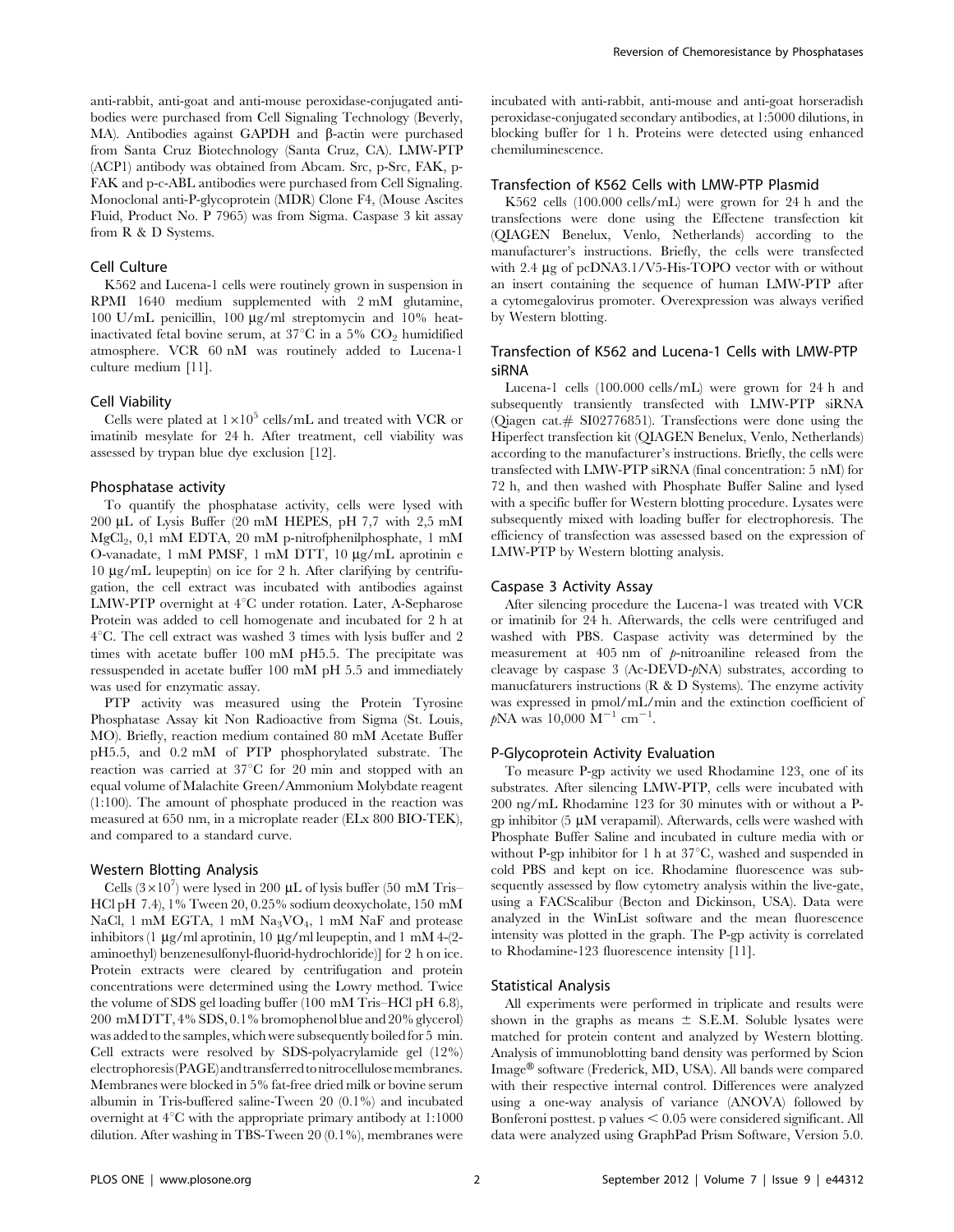## Results

## LMW-PTP is Highly Expressed and Active in Resistant Leukemia Cells

Initially, we verified the leukemia resistance model by checking P-gp expression in K562 and its resistant counterpart Lucena-1 cells. As shown in Figure 1A, Lucena-1 cells highly express P-gp, indicating that this cell line is an adequate model to study intracellular resistance mediators that might contribute to maintaining the resistant phenotype.

Subsequently, we analyzed the expression levels of LMW-PTP and its activity in both cell lines, K562 and Lucena-1. Figure 1A shows the overexpression of LMW-PTP in Lucena-1 cells when compared to K562 cells. Figure 1B shows that Lucena-1 cells present high LMW-PTP activity, about 7-fold higher than in K562.

# Overexpression of LMW-PTP in K562 Cells Decreases Sensitivity towards Vincristine

In order to provide more information about the possible involvement of LMW-PTP on resistant phenotype maintenance, we overexpressed LMW-PTP through transient transfection in K562 cells (Figure 2A) and subsequently treated these cells with VCR. Interestingly, VCR reduced cell viability of K562 wild type cells (K562<sup>WT</sup>) to 37,8% ( $\pm$ 1,7) while in K562 overexpressed  $LMW-PTP$   $(K562<sup>LMW-PTP</sup>)$  treated with VCR the cell viability was 74,6%  $(\pm 11,6)$  compared to their respective non-treated cells (Figure 2). Thus, it is clear that overexpression of LMW-PTP protected the K562 cells against cell death induced by VCR. These results strongly suggest that LMW-PTP is involved in chemoresistance and its overexpression makes the cells more resistant.

# LMW-PTP Silencing Increases Lucena-1 Cells Sensitivity towards Vincristine and Imatinib

To confirm the role of LMW-PTP in chemoresistance, Lucena-1 cells were treated with VCR or imatinib mesylate (Gleevec®) for 24 h after LMW-PTP silencing. Figure 3A shows the efficiency of knocking down LMW-PTP in Lucena-1 cells. Figure 3B shows that Lucena-1 cells become more sensitive to both drugs when LMW-PTP is knocked down. In this experiment we set the scramble siRNA transfected cells as  $100\%$  of viability, to allow comparison to LMW-PTP siRNA transfected cells. Only the transfection of LMW-PTP siRNA in Lucena-1 cells displayed a minor effect of decreasing cell viability to approximately 80%. Imatinib 500 nM decreased cell viability to 43.6 ( $\pm$ 7.3) in *LMW*-PTP knocked down Lucena-1 cells. VCR 500 nM decreased the number of viable cells to  $22.9\%$  ( $\pm 4.2$ ). In addition, the induction of apoptosis was also addressed by examining the activity of caspase 3. As shown in Figure 3, an expressive increase of caspase 3 activity was observed in silenced Lucena-1 cells treated with imatinib or VCR. It is important to mention that VCR and imatinib displayed a slight effect on Lucena-1 wild type viability, reduction of only 10% and 30% of cell viability, respectively (data not shown). These results emphasize the role of LMW-PTP in CML chemotherapy resistance.

## LMW-PTP does not Affect P-gp Activity

Since LMW-PTP silencing in Lucena-1 cells made them more sensitive to chemotherapeutic, we hypothesized that this phosphatase can interfere with P-gp activity. In Figure 4 we showed the mean fluorescence intensity of Rhodamine 123 in live-gated Lucena-1 cells after LMW-PTP silencing. The P-gp activity is correlated with Rhodamine 123 fluorescence intensity: more fluorescence intensity indicates less P-gp activity, while lower fluorescence intensity indicates higher P-gp activity. In Figure 4 we observed that the mean fluorescence intensity in LMW-PTP knocked down Lucena-1 cells had no changes compared to



Figure 1. P-glycoprotein and LMW-PTP on both leukemia cell lines. Cells (100.000/mL) were plated and lysed after 24 h. (A) The expression of P-qp and LMW-PTP were evaluated by immunoblotting. Soluble lysates were matched for protein content and analyzed by Western blot and  $\beta$ actin was used as an internal control. (B) LMW-PTP from K562 and Lucena-1 cells was immunoprecipitated and afterwards had its activity determined by using p-nitrophenyl phosphate as a substrate. doi:10.1371/journal.pone.0044312.g001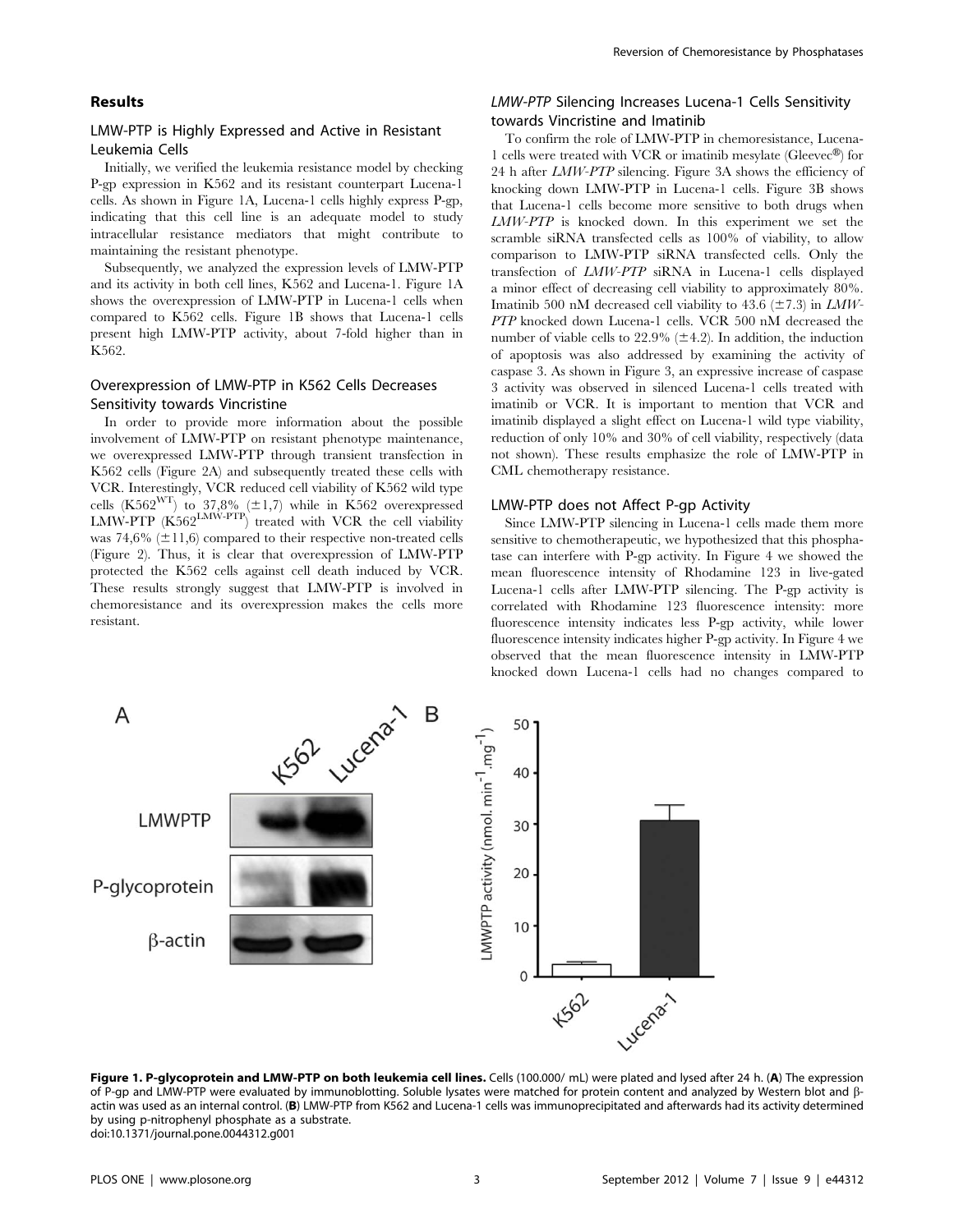

Figure 2. K562 cells overexpressing LMW-PTP are less sensitive towards vincristine. (A) LMW-PTP was overexpressed in K562 and its expression was examined in the total lysate of leukemia cells. (B) K562 cells overexpression LMW-PTP (K562<sup>LMW-PTP</sup>) or not (K562<sup>WT</sup>) were treated with VCR 125 nM for 24 h and the viable cells were counted. Each value represents the mean  $\pm$  S.D. of three independent experiments (n = 3). \*\*\*p $<$ 0.001, \*p $<$ 0.5 - significant differences relative to control (no VCR) or as indicated in the graph. doi:10.1371/journal.pone.0044312.g002

scramble siRNA transfected cells. As a positive control, we used verapamil 5  $\mu$ M, an inhibitor of P-gp. Thus, silencing LMW-PTP presented no change in P-gp function. This result suggests that the role of LMW-PTP in chemoresistance is related to another molecular mechanism instead of directly regulating P-gp activity.

# LMW-PTP is Upregulated by Vincristine Treatment in Lucena-1 Cells

To get more evidence about the role of LMW-PTP in chemotherapy resistance, we checked the expression of LMW-PTP, Src and FAK in K562 and Lucena-1 cell lines treated with VCR. Interestingly, VCR induced high expression of LMW-PTP in Lucena-1 cells but not in K562 (Figures 5A and 5B). Src expression and phosphorylation at Y416, its stimulatory residue, were downregulated by VCR treatment in both leukemic cells. Importantly, the phosphorylation (Y576 and Y577) levels of FAK remained unchanged in K562 cells, while a decrease was observed in Lucena-1 cells (Figure 5B). The total levels of Src decreased by VCR treatment in both cell lines, but FAK had a slight increase in K562 cells. These results indicate that VCR treatment interferes with Src activity.



Figure 4. Evaluation of P-glycoprotein activity. To measure P-gp activity the substrate Rhodamine 123 was used as substrate. LMW-PTP was silenced and after 24 h cells were further incubated for 1 h in the presence of 200 ng/mL Rhodamine 123 with or without a P-gp inhibitor (5  $\mu$ M verapamil). Afterwards, cells were washed with PBS and Rhodamine 123 mean fluorescence intensity was assessed by flow cytometry analysis within the live-gate, using a FACScalibur (Becton and Dickinson, USA). Decreasing of mean fluorescence intensity indicates higher P-gp activity.

doi:10.1371/journal.pone.0044312.g004



Figure 3. LMW-PTP silencing increases the cytotoxicity effect of chemotherapeutics on Lucena-1 cells. (A) LWM-PTP was knocked down in Lucena-1 cells and its expression was checked by Western (B) After 48 h of LMW-PTP silencing Lucena-1 cells (100.000 cells/ml) were treated with VCR 500 nM or imatinib 500 nM for 24 h, subsequently, the viable cells were assessed by trypan blue exclusion and (C) apoptosis induction by caspase 3 activity. Each value represents the mean  $\pm$  S.E.M. of three independent experiments (n = 3) and has been normalized to scramble siRNA sample. \*\*\*  $p<0.001$  - significant differences relative to its respective scramble siRNA sample. doi:10.1371/journal.pone.0044312.g003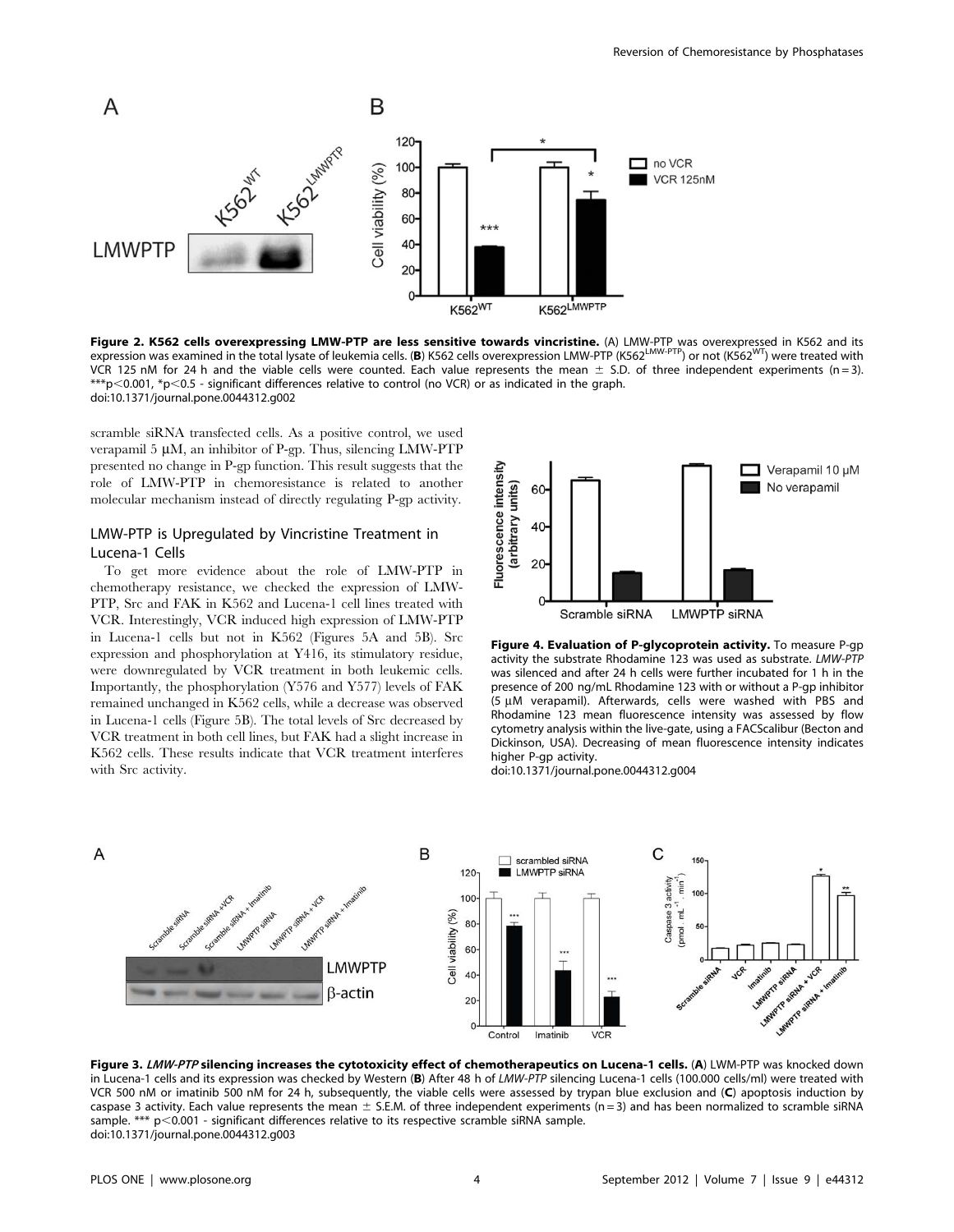

Figure 5. Expression of LMW-PTP and modulation of c-Src and FAK in leukemia cells treated with vincristine. Cells were treated with VCR for 24 h and LMW-PTP expression, phosphorylation status of c-Src and FAK were analyzed. (A) K562 and Lucena-1 cells were treated with VCR for 24 h and the protein levels were analyzed by Western blotting. (B) The ratio between LMW-PTP/GAPDH, Src/GAPDH, FAK/GAPDH, p-Src/Src, p-FAK/ FAK from VCR treatment samples were quantified by densitometry and plot in the graph. doi:10.1371/journal.pone.0044312.g005

## Knocking Down LMW-PTP Decreases Phosphorylation of Src and Abl

To further investigate the molecular mechanism by which LMW-PTP increases chemoresistance in CML, we analyzed the levels of phospho-Src and phospho-ABL after knocking down LMW-PTP in K562 and Lucena-1 cells. In Figure 6A we observed that phosphorylation of Src at Tyr 416 was decreased in K562 and Lucena-1 cells after LMW-PTP knockdown. The same was observed for p-Bcr-ABL and p-c-Abl in Figure 6A: phosphorylation at Thr 735 residue from single c-Abl (135 kDa) and Brc-Abl (210 kDa) was decreased by LMW-PTP silencing in both cell lines. Figure 6B shows the densitometry analysis of the bands (p-c-Abl and p-Bcr-Abl) obtained in Western blotting assay, normalized by GAPDH.

## Discussion

Improving chemotherapy for neoplastic diseases constitutes one of the most important challenges in biomedical research. Among the major issues when dealing with leukemic disease is the build-up of resistance against therapy [13], [14]. This may include resistance associated with decreased drug accumulation in the cell, altered intracellular drug distribution, increased detoxification, diminished drug-target interaction, increased DNA repair, altered cell-cycle regulation and uncoupling of pathways linking cellular damage with programmed cell death [13], [14]. Suppression of tumorigenesis often involves modulation of signal transduction pathways, leading to modulation of gene expression, cell cycle progression or apoptosis.

This study shows for the first time that LMW-PTP is involved in chemoresistance. Firstly, the resistant cell line, Lucena-1, presents high activity and expression of LMW-PTP compared to the nonresistant cells, K562. Secondly, LMW-PTP overexpression leads to resistant phenotype in non-resistant cells and its silencing induces chemotherapy sensitivity in resistant cells, as clearly indicated by apoptosis induction in those cells. LMW-PTP has already been recognized as a possible positive mediator in tumor onset and progression. In different tumor types the overexpression of this phosphatase is generally a prognosis for more aggressive cancer development [15], [5], [4]. Thus, this study contributes to elucidate one more role of LMW-PTP in tumor progression.

We hypothesized that LMW-PTP can act directly on P-gp. However, it was refuted because knocking down LMW-PTP in Lucena-1 cells did not change P-gp function. This result led us to focus on the molecular mechanism of chemoresistance. Protein phosphorylation is a post-translational modification that can inhibit or activate a particular protein. Since cancer cells usually present upregulation of kinases, such as the non-receptor tyrosine kinases, focal adhesion kinase FAK [16] and Src [17], and these kinases are regulated by multiple phosphorylation events, we focused our study on those kinases. Importantly, our findings suggest that LMW-PTP contributes for Lucena-1 resistance by maintaining the activation of Src and Bcr-Abl.

VCR treatment leads to overexpression of LMW-PTP in Lucena -1 cells, suggesting a cellular response to counterbalance the death-inducing stimuli. On the other hand, VCR downregulates FAK and Src. FAK is located in focal adhesions and coordinates signals from integrins, cytokines, growth factor receptors and oncogenes, playing an important role in cell motility and survival through extracellular signal-regulated kinase (ERK), PI3K/Akt, MAPK and JAK/STAT signaling pathways [18]. FAK has been shown to be elevated in a variety of cancers and frequently correlates to poor patient prognosis [16]. Besides, modulation of FAK expression and (or) phosphorylation influences the sensitivity of tumor cells to diverse chemotherapeutic agents [16].

Silencing *LMW-PTP* in Lucena-1 cells downregulated Src (Figure 6). Src kinase family proteins are expressed in hematopoietic cells and are involved in signaling pathways that regulate cell growth and proliferation [19], [20]. Src can be activated by cytoplasmic proteins such as, FAK or its molecular partner Crkassociated substrate (CAS). Elevated Src activity may be caused by increased expression or by deregulation due to overexpression of its upstream mediators such as FAK, PDGFR, FGFR, integrin and VEGFR [21]. In multiple tumors, overexpression and activation of both c-Src and FAK have been demonstrated to lead to increased invasive and metastatic potential [22]. Houanwen and coauthors (2009) showed that nilotinib-resistant K562 cells present up-regulation of the Src family kinase, p53/56 Lyn, and silencing of p53/56 Lyn by siRNA in nilotinib-resistant K562 cells restored their sensitivity to nilotinib [16].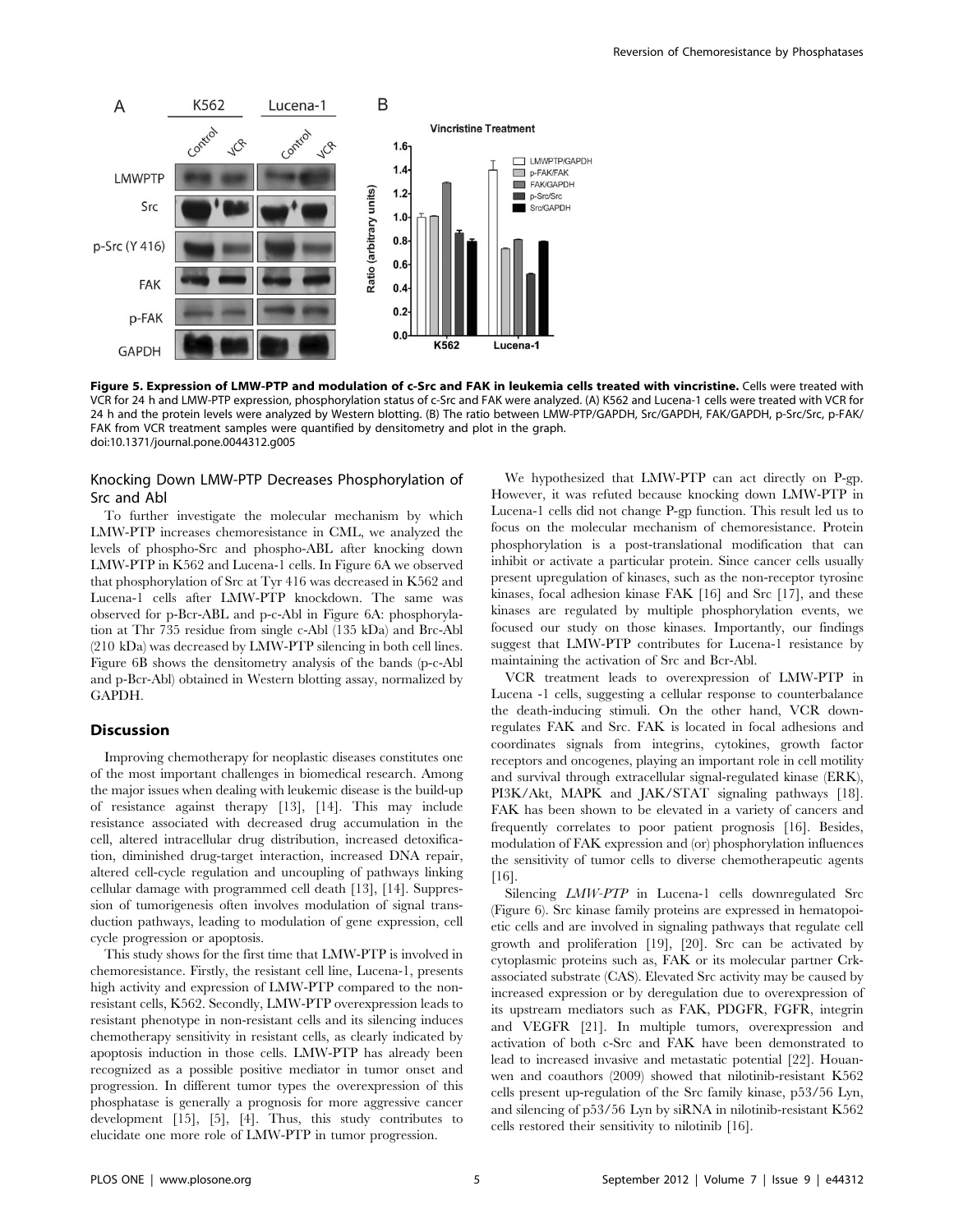

Figure 6. Knocking down LMW-PTP decreased phosphorylation of Src and ABL. (A) Phosphorylation status of Src kinase and ABL in leukemia cells with silenced LMW-PTP. (B) The ratio between p-Brc-Abl(210 kDa)/GAPDH and p-c-Abl (135 kDa)/GAPDH, from K562 and Lucena-1 cells with silenced LMW-PTP (LMW-PTP siRNA) or not (scramble siRNA) were quantified by densitometry and plot in the graph. \*\*\*  $p<0.001$ - significant differences relative to the respective scramble siRNA. doi:10.1371/journal.pone.0044312.g006

CML cells, such as K562 and Lucena-1, are characterized by the presence of the Philadelphia chromosome translocation that contains the BCR-ABL hybrid gene, which encodes an oncogenic fusion protein Bcr-Abl. This fusion protein displays deregulated protein tyrosine kinase activity that is responsible for leukemogenesis in vitro and in vivo [23]. For this reason, Bcr-Abl has been considered as a target for the therapy of CML and BCR-ABLpositive ALL [17]. In this study we demonstrated that LMW-PTP knockdown in CML cells decreased Abl phosphorylation levels at its activating site. This finding brings more evidence to our hypothesis that this phosphatase might contribute for both CML cell survival and resistance.

In conclusion, this study contributes to elucidate the role of LMW-PTP in leukemia aggressiveness, showing for the first time that LMW-PTP is involved in resistance, through maintaining

#### References

- 1. Dean M, Fojo T, Bates S (2005) Tumour stem cells and drug resistance. Nat Rev Cancer 5: 275–284. doi:10.1038/nrc1590.
- 2. Higgins CF (2007) Multiple molecular mechanisms for multidrug resistance transporters. Nature 446: 749–757. doi:10.1038/nature05630.
- 3. Ruela de Sousa RR, Queiroz KCS, Peppelenbosch MP, Fuhler GM (2010) Reversible phosphorylation in haematological malignancies: Potential role for protein tyrosine phosphatases in treatment? Biochimica et Biophysica Acta (BBA) - Reviews on Cancer 1806: 287–303. doi:10.1016/j.bbcan.2010.07.007.
- 4. Souza ACS, Azoubel S, Queiroz KCS, Peppelenbosch MP, Ferreira CV (2009) From immune response to cancer: a spot on the low molecular weight protein tyrosine phosphatase. Cell Mol Life Sci 66: 1140–1153. doi:10.1007/s00018- 008-8501-8.
- 5. Chiarugi P, Taddei ML, Schiavone N, Papucci L, Giannoni E, et al. (2004) LMW-PTP is a positive regulator of tumor onset and growth. Oncogene 23: 3905–3914. doi:10.1038/sj.onc.1207508.
- 6. Chiarugi P, Cirri P, Raugei G, Camici G, Dolfi F, et al. (1995) PDGF receptor as a specific in vivo target for low M(r) phosphotyrosine protein phosphatase. FEBS Letters 372: 49–53.
- 7. Lee JK, Edderkaoui M, Truong P, Ohno I, Jang K-T, et al. (2007) NADPH oxidase promotes pancreatic cancer cell survival via inhibiting JAK2 de-

both Src and Bcr-Abl kinases in a more active status. However, this mechanism is not completely elucidated and needs further studies.

#### Acknowledgments

We are grateful to Prof. Vivian Rumjanek (Federal University of Rio de Janeiro) for donating Lucena-1 cells.

#### Author Contributions

Conceived and designed the experiments: CVF MPP ACSS. Performed the experiments: PAF RRRS KCSQ. Analyzed the data: RM MPP RAP. Contributed reagents/materials/analysis tools: JDH. Wrote the paper: PAF RRRS CVF JDH.

phosphorylation by tyrosine phosphatases. Gastroenterology 133: 1637–1648. doi:10.1053/j.gastro.2007.08.022.

- 8. Rigacci S, Talini D, Berti A (2003) LMW-PTP associates and dephosphorylates STAT5 interacting with its C-terminal domain. Biochemical and Biophysical Research Communications 312: 360–366.
- 9. Kikawa KD, Vidale DR, Van Etten RL, Kinch MS (2002) Regulation of the EphA2 kinase by the low molecular weight tyrosine phosphatase induces transformation. J Biol Chem 277: 39274–39279. doi:10.1074/jbc.M207127200.
- 10. Raugei G, Ramponi G, Chiarugi P (2002) Low molecular weight protein tyrosine phosphatases: small, but smart. Cell Mol Life Sci 59: 941–949.
- 11. Rumjanek VM, Trindade GS, Wagner-Souza K, de-Oliveira MC, Marques-Santos LF, et al. (2001) Multidrug resistance in tumour cells: characterization of the multidrug resistant cell line K562-Lucena 1. An Acad Bras Cienc 73: 57–69.
- 12. Renzi NL, Stellar SM, Ng KT (1983) Gas chromatographic assay of codeine in human plasma utilizing nitrogen-selective detection. J Chromatogr 278: 179– 184.
- 13. Kondo Y, Kanzawa T, Sawaya R, Kondo S (2005) The role of autophagy in cancer development and response to therapy. Nat Rev Cancer 5: 726–734. doi:10.1038/nrc1692.